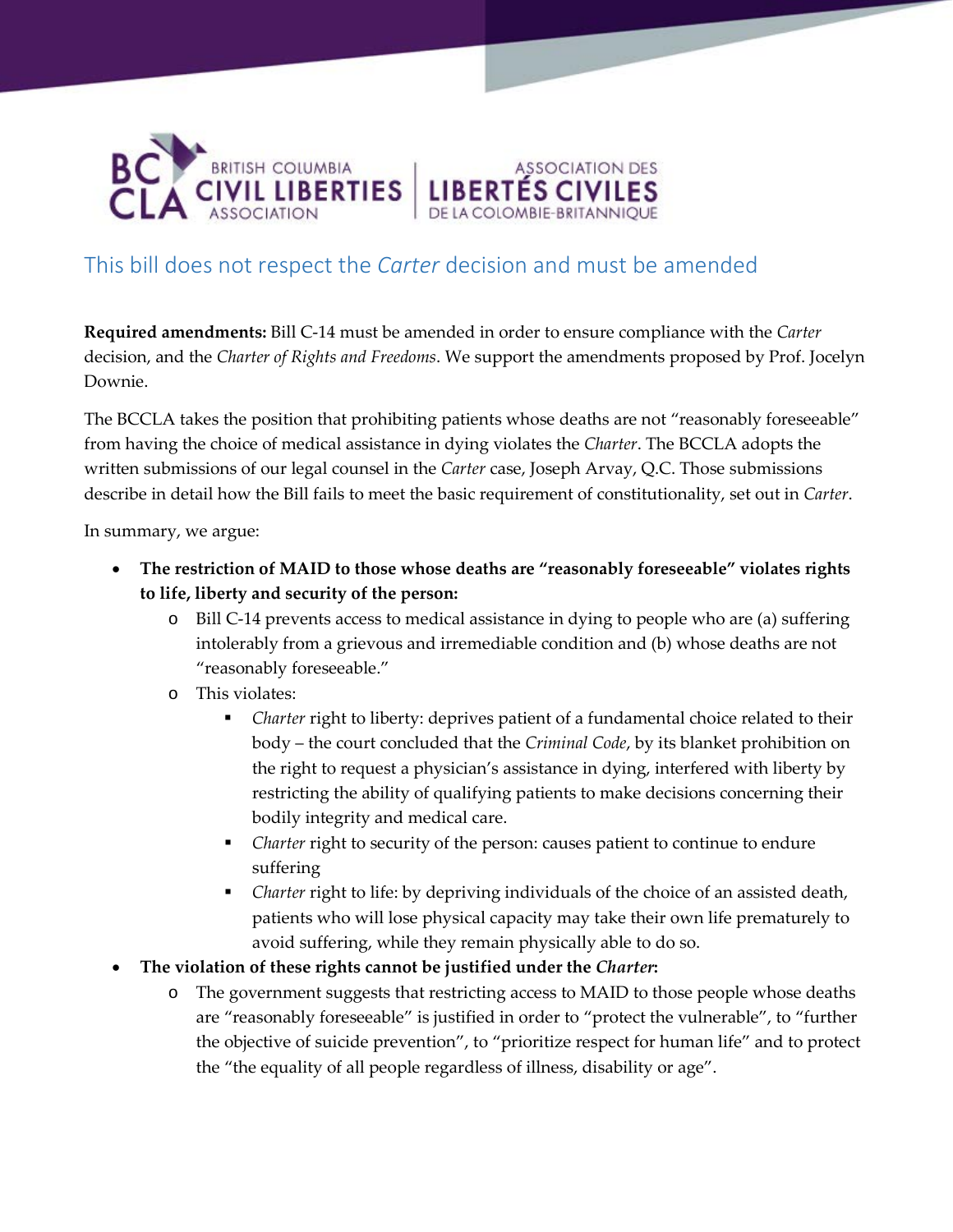

### o This justification argument was used by Canada at court and failed. The court's decision is clear – Parliament may not rely on a blanket exclusion of a whole class of people to "protect the vulnerable" when other means are available to assess decisional capacity on an individual basis. Canada conceded, at the trial in *Carter*, that "It is recognised that not every person who wishes to commit suicide is vulnerable, and that there may be people with disabilities who have a considered, rational and persistent wish to end their own lives" (See *Carter*, SCC reasons, para 86). The courts found that an absolute prohibition did not meet the requirement of "minimally impairing" the right; the same applies in this bill on the absolute prohibition for patients whose deaths are not "reasonably foreseeable".

**ASSOCIATION DES** 

**LIBERTES CIVILES** 

- o The blanket exclusion does not treat people equally it discriminates against them based on the kind of illness that they have. The government acknowledges that "The right to equality could also be impacted if restricting access to end-of-life situations is viewed as treating people differently on the basis of their distinct disabilities, diseases or illnesses. For example, a person who is suffering intolerably from a particular disease that does not make death reasonably foreseeable, will be treated differently in terms of access from persons whose intolerable suffering derives from a different disease that does make death reasonably foreseeable." It is absurd to suggest that treating people unequally can be justified by a claim that to do so advances equality.
- o The justification that the exclusion prioritizes the protection of human life is unlikely to succeed. The government acknowledges that the Bill could compromise, rather than protect, the right to life protected under the *Charter* because patients who otherwise qualify but whose death is not reasonably foreseeable might end their lives earlier than they would wish, in order to avoid the risk of permanently losing access to MAID once they lose capacity. The Supreme Court ruled that the prohibition's effect of shortening the lives of some patients, by their taking their lives prematurely, was an unjustified violation of the right to life.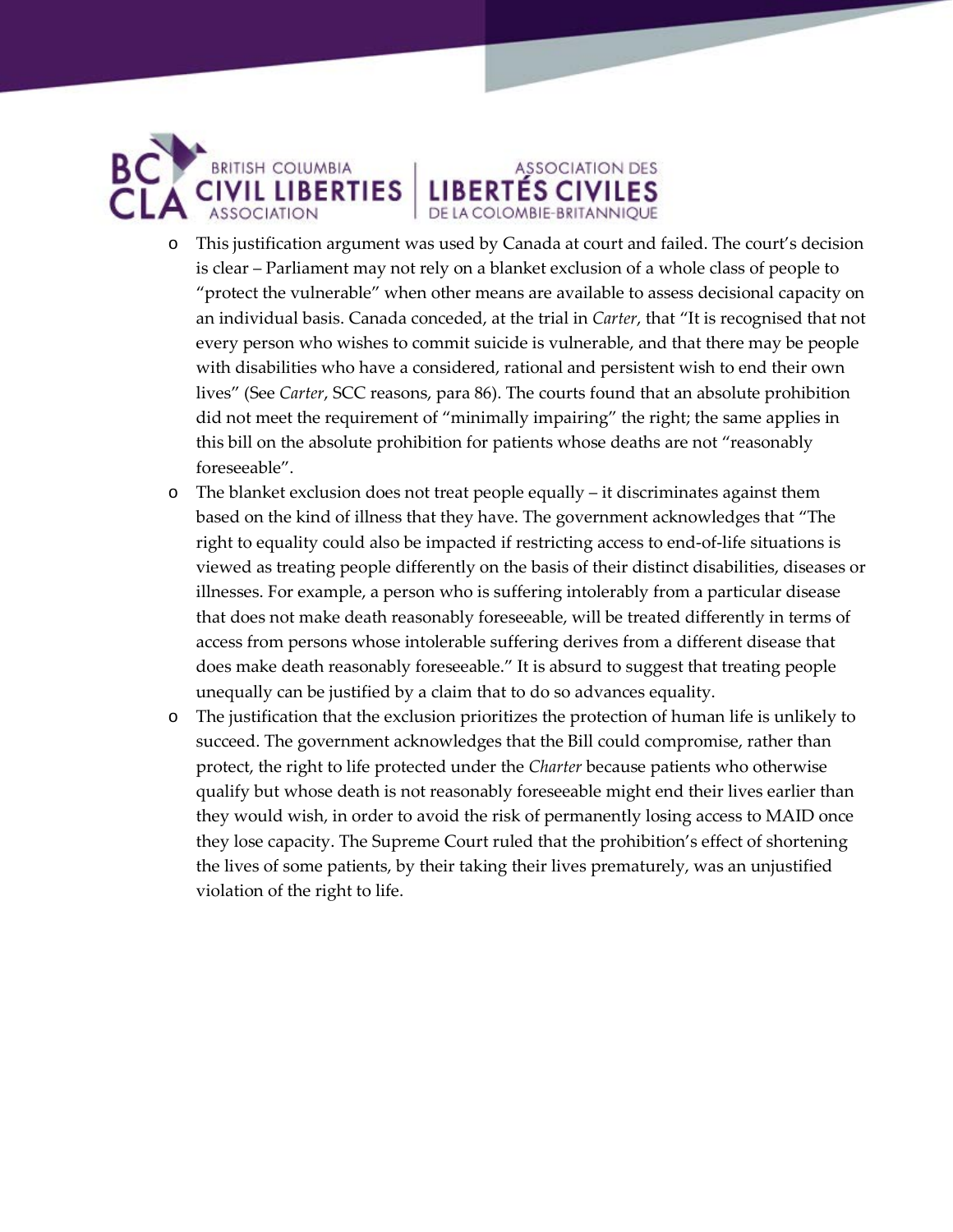

## Real world suffering will result from this Bill: illustrative scenarios

If Bill C-14 is not amended to eliminate the requirement that a condition be "incurable" (rather than irremediable), and that "natural death" must be "reasonably foreseeable", there result will be terrible suffering for those Canadians who are barred from accessing MAID.

ASSOCIATION DES

**LIBERTÉS CIVILES** 

Similarly, the requirement that an individual be in an "advanced state of irreversible decline" could trap individuals in years of intolerable suffering. This is because their grievous and irremediable degenerative condition, like multiple sclerosis or ALS, has passed the threshold of intolerable suffering but may still be at an intermediate stage of its progression.

These exclusions are particularly shocking given that the people in the scenarios below are constitutionally entitled to access assistance in dying under the *Carter* ruling.

### **INCURABLE must be removed from the definition: Some patients may suffer unimaginably in death because Bill C-14 uses the word "incurable" instead of the SCC's deliberate choice of "irremediable" by treatments "acceptable to the individual"**

Requirement of Bill C-14: *"they have a serious and incurable illness, disease or disability"*

*A patient with a condition that is potentially curable, but only by a treatment she finds unacceptable***.** For example, Susan has stage IIIC anal cancer, squamous cell carcinoma. She has undergone multiple surgeries and three rounds of radiation therapy in an attempt to cure her cancer. Doctors say a fourth round radiation and chemotherapy would give a chance of survival, but with no guarantee of success. Susan finds the side effects of the therapies and the drugs needed to control her pain to be intolerable.

She has been told that radiation and chemotherapy will wipe out her red and white blood cells to dangerous levels, leaving her susceptible to infections, molds and severe fatigue. The radiation is likely to severely burn her skin, including burning of her vulva, anus, bowel, vaginal canal, and bladder. This cannot be avoided as she would be irradiated through her pelvis. If she survives, she may end up with permanent scarring of her bowel and anus, resulting in diarrhea and incontinence. Her vulva and vaginal canal will likely shrink and be scarred, making sexual intercourse painful in the future. Her bladder may be damaged and require, like her vagina, dilators to stretch out badly scarred tissue, and stents to hold open blood vessels and canals that have collapsed.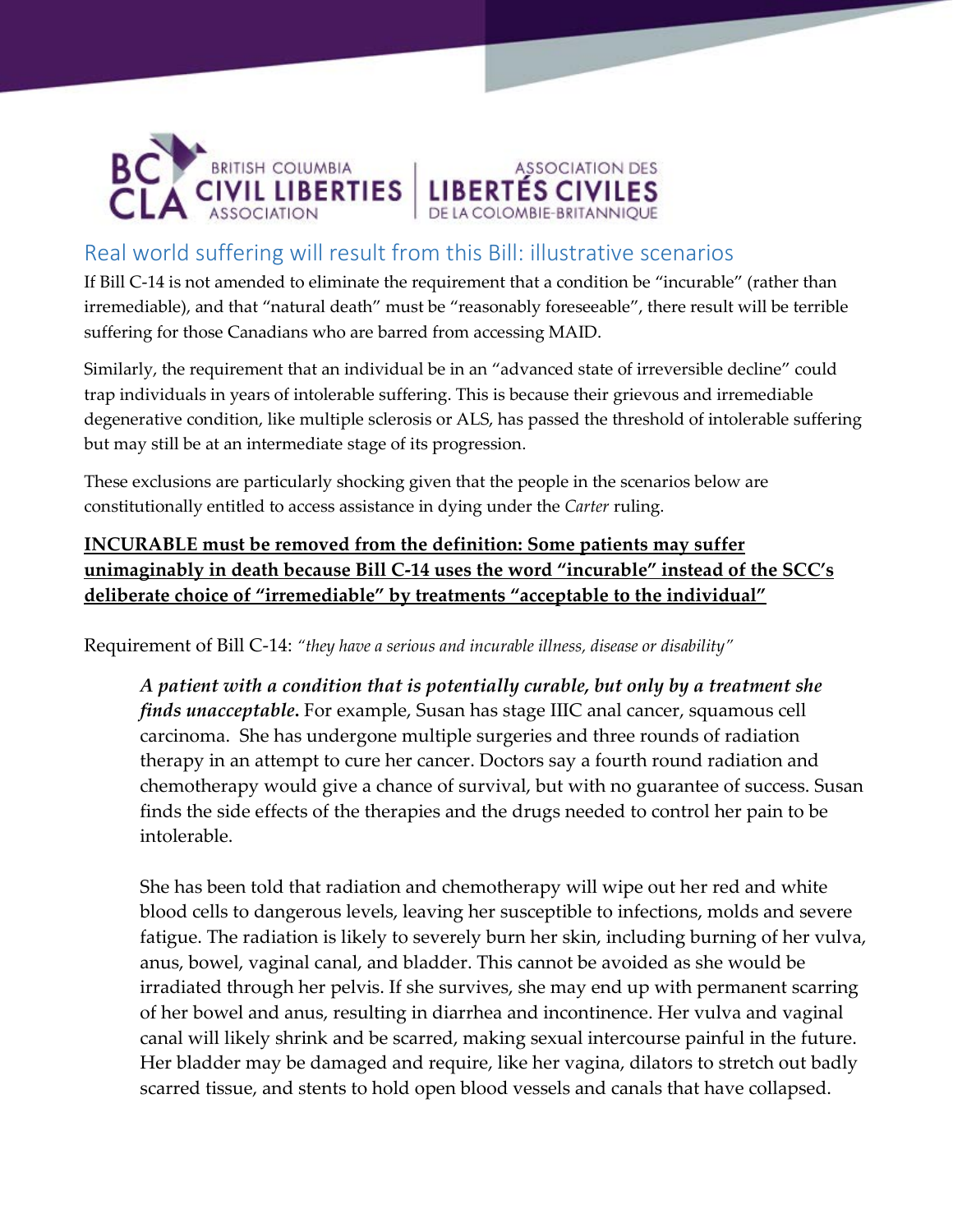

This treatment could save her life, but it is not certain and will result in a potentially significantly diminished quality of life. Susan tells her doctor that she does not want to go through another round of radiation therapy but rather wishes to end her life in peace through medical assistance in dying rather than continuing to endure the intolerable suffering until she dies, painfully, as a result of her cancer. Her oncologist says that her death from the cancer will be a death in agony, regardless of pain medications. Her legs will swell to gross proportion as poisons and toxins accumulate in her system. The tumour will grow to explosive proportions, blocking off the bowel that will begin to contort and twist under pressure. She has been told that she will ooze mucous, blood and fecal matter out of every orifice, and that no amount of drugs will deal with the "break through" pain.

ASSOCIATION DES

**LIBERTÉS CIVILES** 

Susan will not have access to medical assistance in dying under Bill C-14, because there is still a chance of cure. This means she will die a torturous death.

#### **"Reasonably foreseeable" "natural death" requirement must be removed: this will trap people in suffering for years and even decades**

Requirement of Bill C-14: *"their natural death has become reasonably foreseeable, taking into account all of their medical circumstances, without a prognosis necessarily having been made as to the specific length of time that they have remaining."*

*A patient with a degenerative condition causing enduring and intolerable suffering but who faces a very long trajectory to death***.** For example, Roberto is in constant pain as the result of the series of strokes he's endured over the past decade. The left side of his body is paralyzed, he can hardly talk, and he can't eat, drink, bathe or go to the toilet without assistance. Unable to bear the thought of enduring another stroke and deteriorating still further, he wants to access medical assistance in dying. However, because he could live for many months if not years in his current state, he is not eligible for an assisted death. The only option he has to die at a time of his choosing is to starve himself to get himself close enough to death for his physician to believe his death is in the "not too distant future." This involves a painful and tormented process that can take days and weeks, in which, in the process of starvation, individuals will suffer organ failure and severe dehydration.